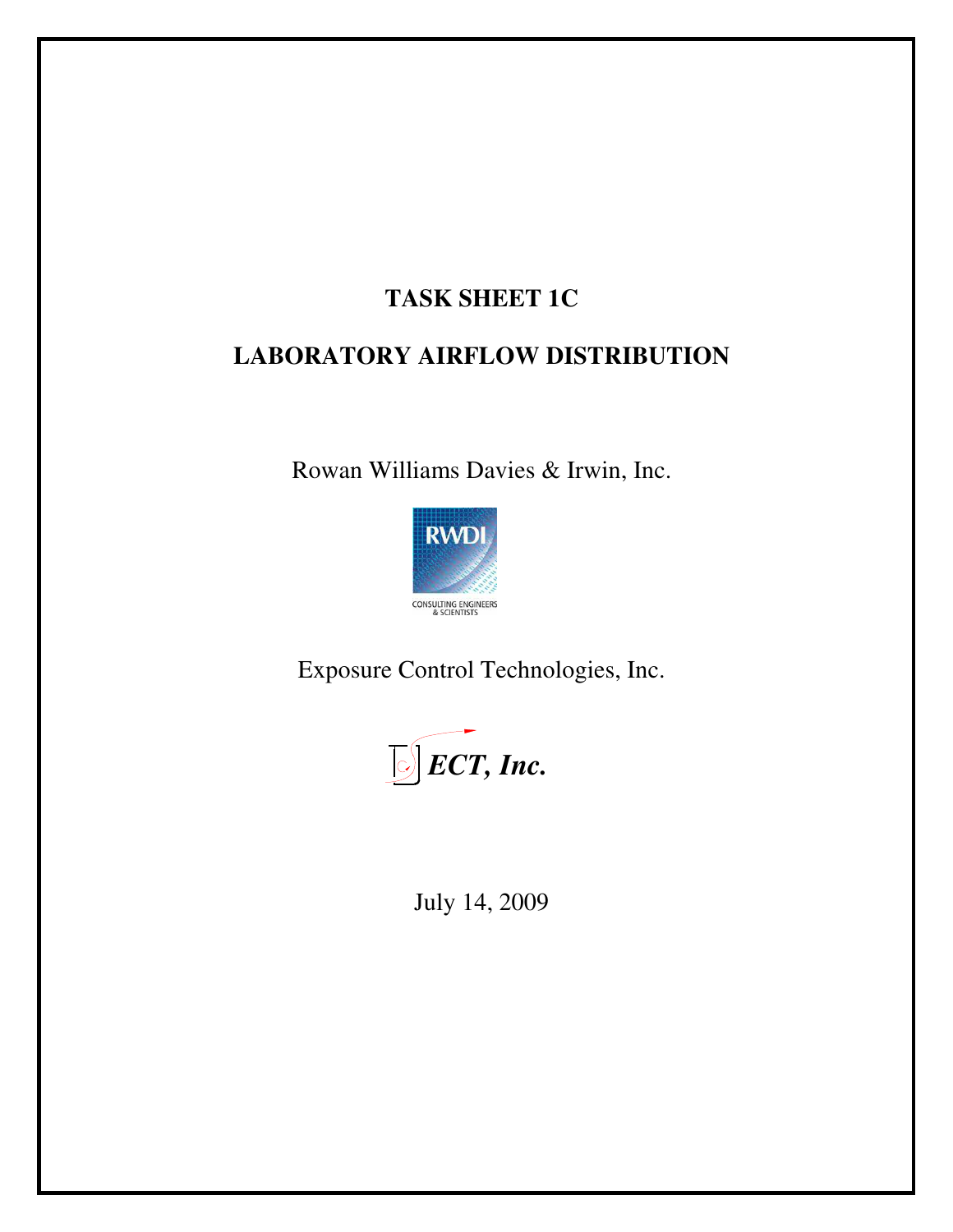#### **Introduction**

Proper airflow distribution in laboratories is important to laboratory occupants as it helps ensure a healthy, productive and energy efficient environment for research and development. The process of designing, specifying, and testing the air distribution systems and components for laboratories is a critical function of the architects, engineers, test and balance firms, and facility commissioning agents. Laboratory air distribution systems need to minimize energy consumption, distribute sufficient quantities of air to meet indoor air quality (IAQ) standards, provide occupants with a comfortable work environment, and most importantly, effectively distribute air that will support the operation of exposure control devices. Furthermore, proper airflow distribution improves energy efficiency by ensuring proper mixing and maximum utility of expensive conditioned air.

Air distribution systems must be dynamic, providing the facility owner with an efficient, yet effective system. Distribution systems should be capable of delivering air based on an operational demand rather than arbitrarily selected fixed volumes (*reference: Task Sheet 1A, Determination of Laboratory Airflow Rates*,

Heating, cooling, and fan energy consumption of laboratory buildings are several times higher than a typical commercial building. Ill-advised application of energy conservation measures, without careful consideration of all laboratory design requirements must be avoided, as their implementation can adversely affect the safety and health of laboratory and building occupants.

With the advent of Variable Air Volume (VAV) systems, Usage Based Controls (UBC), Occupied/Un-Occupied modes, and Energy Recovery Units (ERU), the control of air distribution becomes very complex due to the inter-dependency of the system components and variable operating conditions. Components of the air distribution system consist of (but are not limited to) Air Handling Units (AHU), the distribution ductwork, supply air flow control devices, supply air diffusers or grilles, return air grilles, exposure control devices (ECD), exhaust air flow control devices, exhaust ductwork, exhaust fans (EF), and exhaust discharge stacks. The harmonious integration of the air distribution components with ECDs becomes a challenge to the laboratory designer. The performance of many ECDs especially chemical fume hoods are dependent on the lab environment and the air supply conditions near the opening face of a laboratory hood.

#### **Task Sheet Scope**

The focus of this Task Sheet-1C is to provide guidance for the selection and placement of supply air diffusers and grilles within the boundaries of the lab space. The placement, operation, and containment capabilities of laboratory fume hoods and other ECDs are directly related to the selection and placement of the supply air diffusers and exhaust grilles. Guidelines contained herein relate primarily to laboratory fume hoods, but may be applicable to other ECDs as well.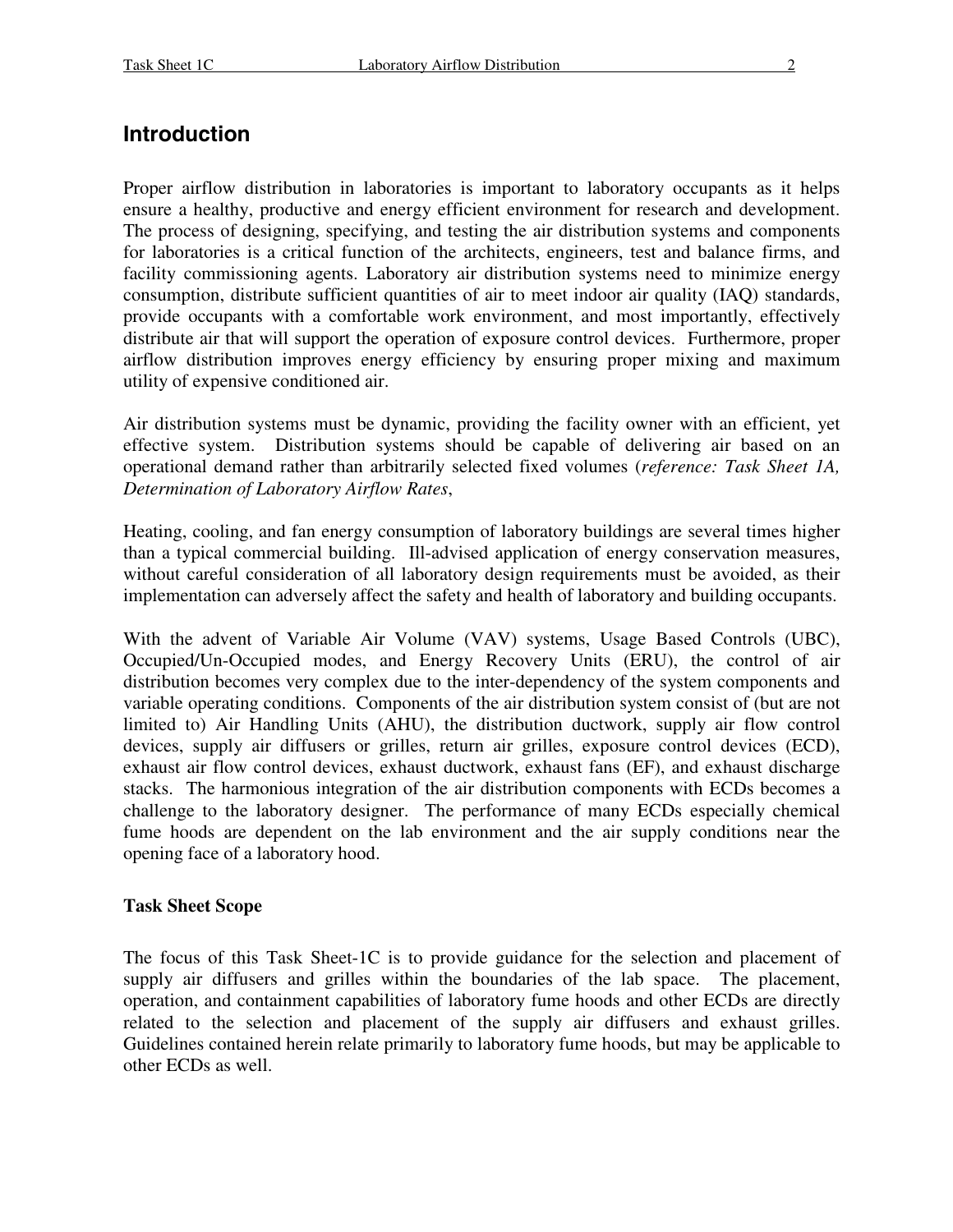The design and construction of new facilities affords the designer the ability to meet all operational specifications by specifying the requisite lab area and separation distance requirements for equipment and air distribution components. Retrofitting or modification of existing laboratory spaces becomes a greater challenge due to constraints of existing air distribution system and/or components and the physical boundaries of the laboratory space and location of existing equipment.

The following bullet items must be considered jointly during the laboratory design process:

- Fume Hood Placement
- Fume Hood Density
- Operating Mode of the Air Distribution System
- Air Distribution Effectiveness
- Air Diffuser Selection

## **Fume Hood Placement**

The placement of single or multiple fume hoods within a laboratory is critical to their safe and efficient operation. Placing fume hoods in locations in close proximity of the air supply sources (diffusers and transfer air openings) may create cross drafts or temperature gradients at the sash plane causing turbulence and potential for escape. In addition, the position of fume hoods, with respect to each other, can also cause undesirable airflow patterns that could affect the ability of the fume hoods to perform properly.

Adherence to the following guidelines for the placement of fume hoods within a laboratory will minimize the adverse affects caused by supply air terminal velocities and personnel traffic patterns. See **Figure 1** for distance relationships for hood placements.

- A. Locate fume hoods at the back of labs or in alcoves .
- B. There should be at least a 4 feet distance between fume hoods and adjacent doors.
- C. Fume hoods should have a distance of at least 8 feet from doorways when facing the doorways.
- D. Fume Hoods should not be located within 3 feet of obstructions that cause undesirable airflow patterns at the plane of the sash including large equipment ( refrigerators, freezers, and incubators).
- E. A fume hood should be located at least 4 feet from a main traffic aisle.
- F. Fume hoods should be located at least 4 inches from adjacent walls unless the design of the hood prevents spatial variations in face velocity from wall effects.
- G. Fume hoods should not face each other within distances of less than the minimum hood width or not less than 5 feet from sash plane to sash plane.
- H. There is no recommendation for distances that separate adjacent fume hoods unless the average face velocities vary by more than 20%.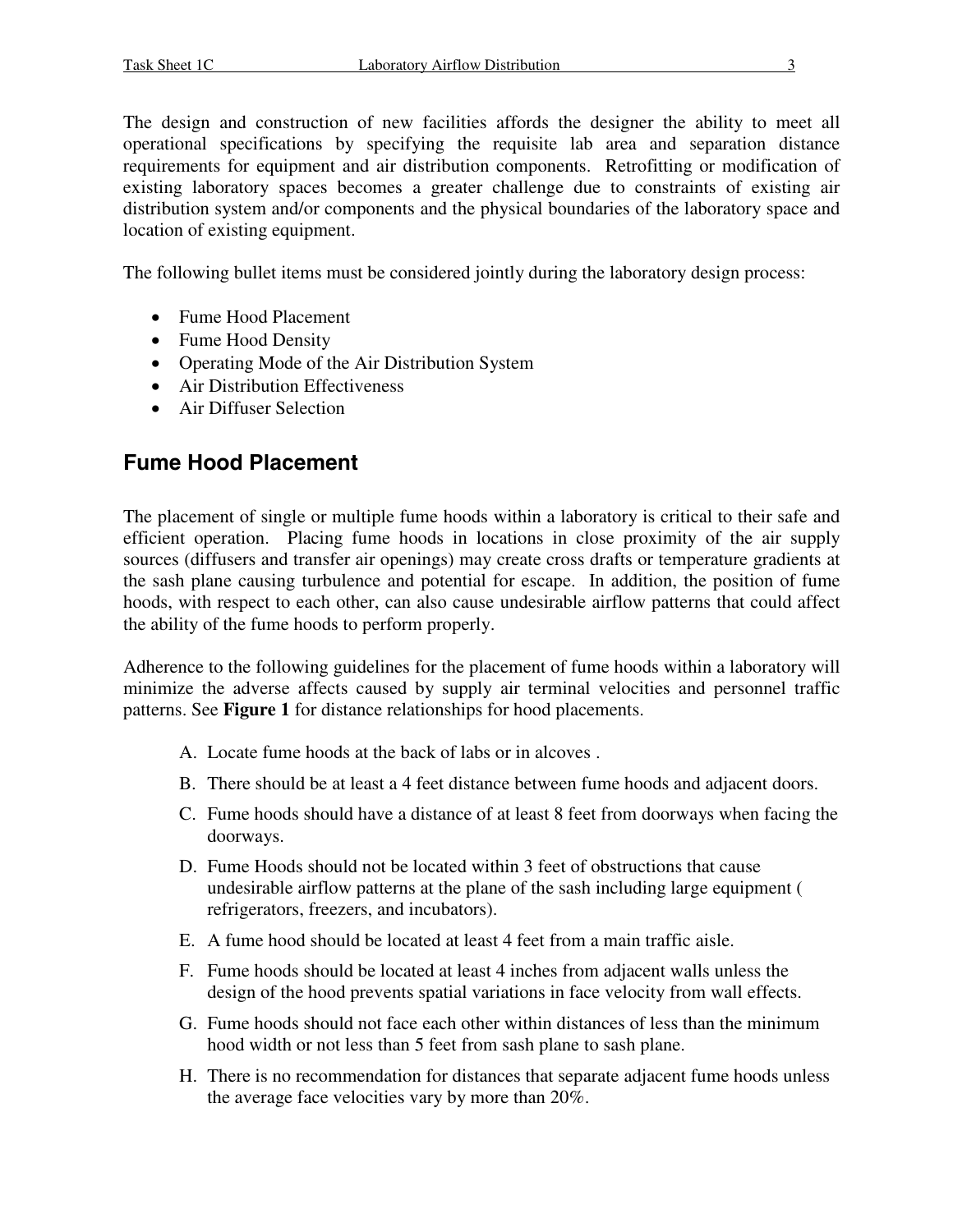I. The distance from a fume hood to a diffuser depends on the type of diffuser, throw pattern and terminal velocities that result over the range of temperature and supply volume. Unless otherwise justified through further investigation (CFD or mockup), the minimum distance between a diffuser and the plane of the sash shall be 5 feet. Refer to the section below on supply diffusers.



**Figure 1 Diagram of laboratory showing location of laboratory hoods.**

### **Location and Type of Supply Diffusers**

The hood density or number of fume hoods that can be placed within a laboratory space is constrained by several factors including:

- Distance between fume hoods and air diffusers
- Physical size of the fume hoods
- Available ceiling space for the installation of supply diffusers
- · Type of air diffuser and discharge characteristics

These factors result in a complex interaction of numerous variables that can affect performance of laboratory fume hoods and must be considered together to alleviate potential problems. Historical data indicates that locating properly sized diffusers at least 5 feet from laboratory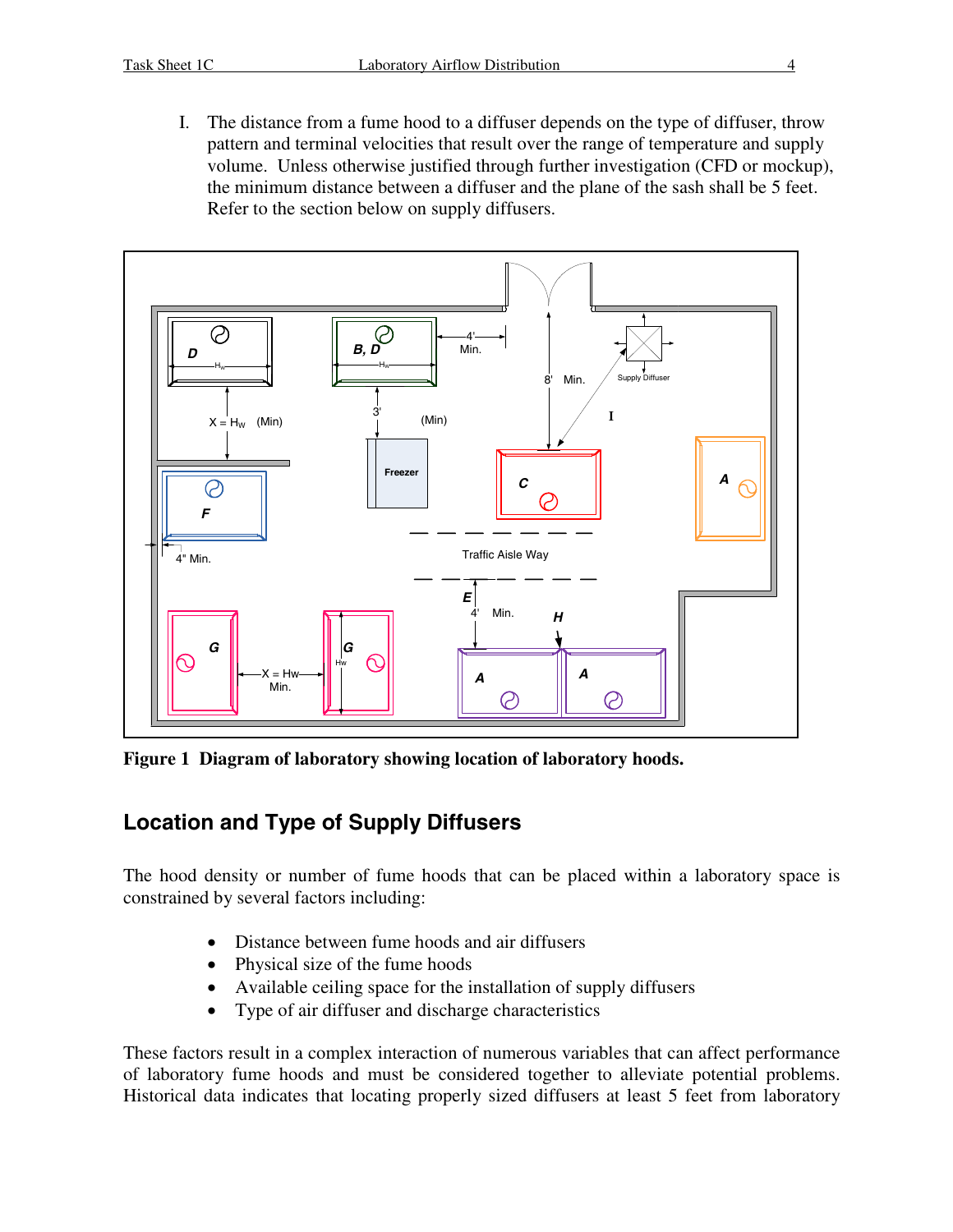fume hoods reduces hood turbulence due to cross drafts and variations in air supply temperature. The distance of 5 feet from the front and sides of the fume hood defines a zone *(No Diffuser Zone, NDZ)*, in which lab designers should avoid placing air supply diffusers. Placement of any diffuser within the NDZ should be avoided unless the diffuser is required for room air circulation and air supply from the diffuser does not impact fume hood performance. High velocity diffusers should be avoided near laboratory fume hoods.

Additionally, when the placement of diffusers is to be close to this zone, certain locations may be preferred as shown in Figure 2. Three zones are identified surrounding the NDZ that include Diffuser Zone 3 as a good location, Diffuser Zone 2 as a better location and Diffuser Zone 1 as the best location. Lab designers should use caution when locating diffusers in Zone 3 in front of a hood opening as air directed perpendicular to the plane of the sash can be more detrimental to hood performance than cross drafts of similar velocity directed parallel to the opening. Where diffusers must be located near or within the NDZ, CFD may be advantageous to evaluate potential problems or ASHRAE 110 performance tests may be necessary identify and alleviate problems during commissioning.



**Figure 2 Diagram showing good, better and best locations for supply diffusers with respect to hood opening.**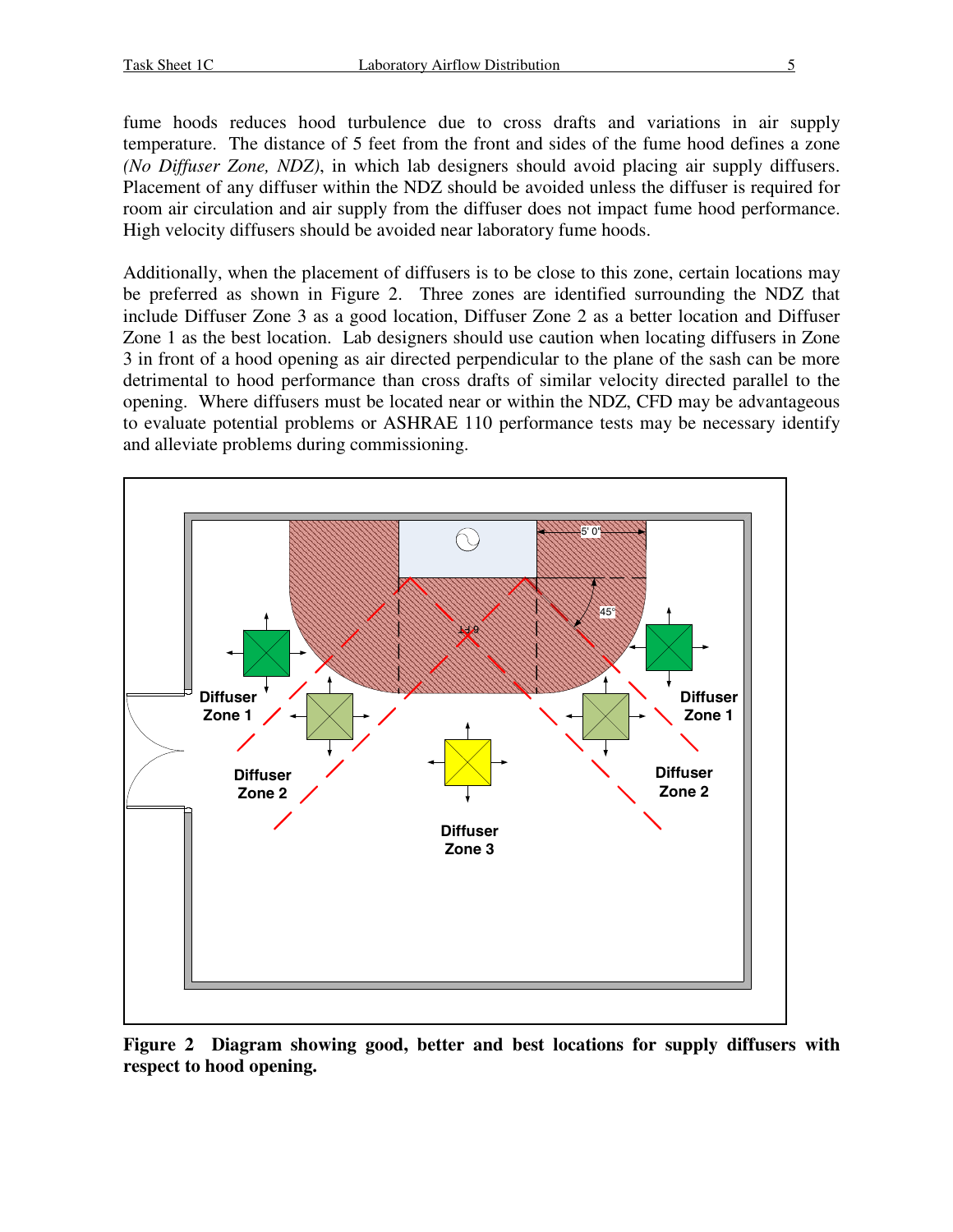As the NDZ extends five feet from the front and sides of the hood, the size or area of the NDZ is a function of the size of the fume hood (the larger the fume hood, the larger the NDZ). **Figure 3** below illustrates this sizing relationship:



**Figure 3 Diagram showing No Diffuser Zones (NDZ) as a function of hood size.**

To minimize restrictions caused by the size of the NDZ, fume hoods may be placed such that the NDZs overlap or extend outside the laboratory envelope. This recommendation is compliant with the guidelines for placement of adjacent fume hoods established previously. See **Figures 4 and 5** below: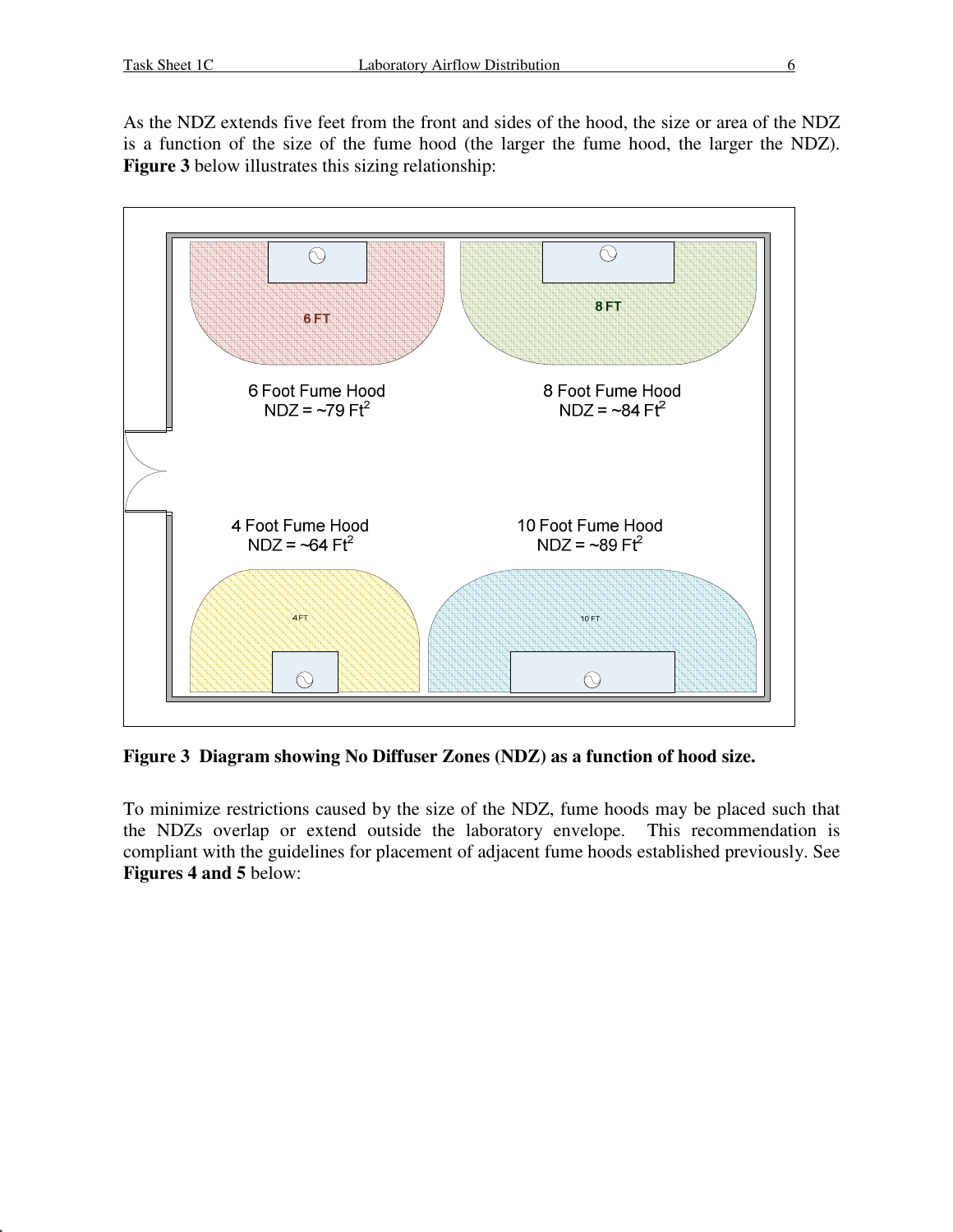

**Figure 4 Diagram of laboratory hoods showing adjacent and overlapping NDZs.**



**Figure 5 Diagram of adjacent laboratory hoods showing overlapping NDZs.**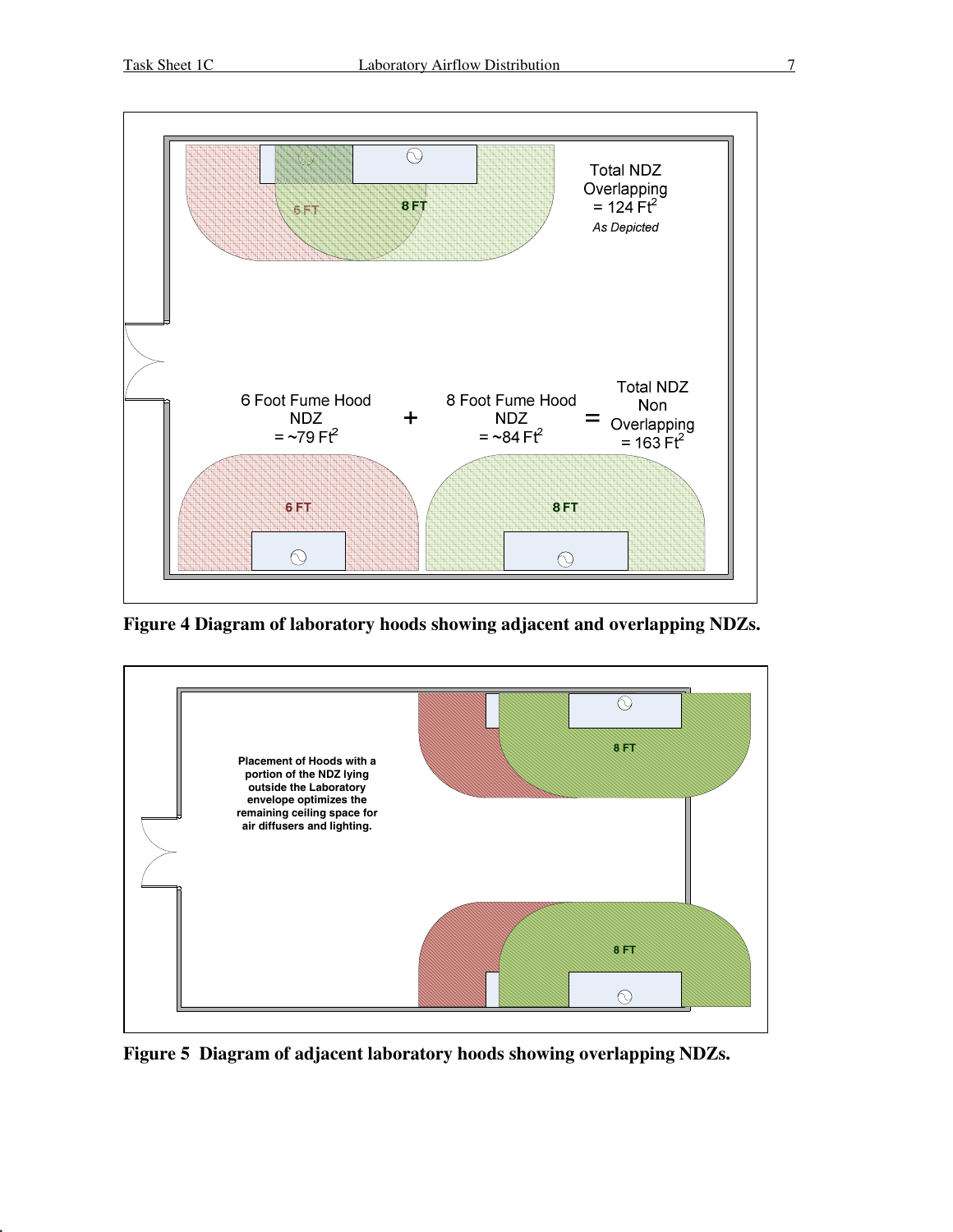As the fume hood density in a lab space increases, the effective area of the combined NDZ(s) also increases. As such, the amount of ceiling space available for the installation of diffusers, lighting fixtures, or other furnishings decreases accordingly.

Once the fume hoods have been selected, the air flow requirements must be specified and the lab designer must select air diffusers that have performance characteristics capable of delivering the required air volume, provide adequate mixing for space conditioning and minimize affects on fume hood performance. Ideally cross drafts at the plane of the sash should be limited to a maximum of 50% of the fume hoods design face velocity.

Air diffusers create airflow patterns with velocities that are directly proportional to the volume of air that they are delivering. As the air is distributed into the space, the supply velocities will degrade due to expansion of the discharge plume. The degradation of the velocity is expressed by the term, Terminal Velocity (*TV*). Additionally the characteristic length (*L*) or distance from the diffuser for achieving the *TV* places constraints on the placement of diffusers. The discharge characteristics are particularly important when diffusers are not mounted flush to the ceiling or free standing in labs with high ceilings (see Figure 6).



**Figure 6 Lab with high ceiling and free mounted diffuser above fume hood.**

Air diffusers should be selected and placed that can deliver the maximum volume of air while minimizing the distance from the diffuser for achievement of the maximum *TV.* In addition to locating diffusers at least 5 feet from laboratory hoods, the discharge area of the diffuser should be sufficient (approximately 2 times the area of the fume hood design openings). The 2:1 ratio can help determine the number of diffusers required to provide adequate make-up air to the lab. The number and size of the diffusers together with the area of the NDZ provides a natural limit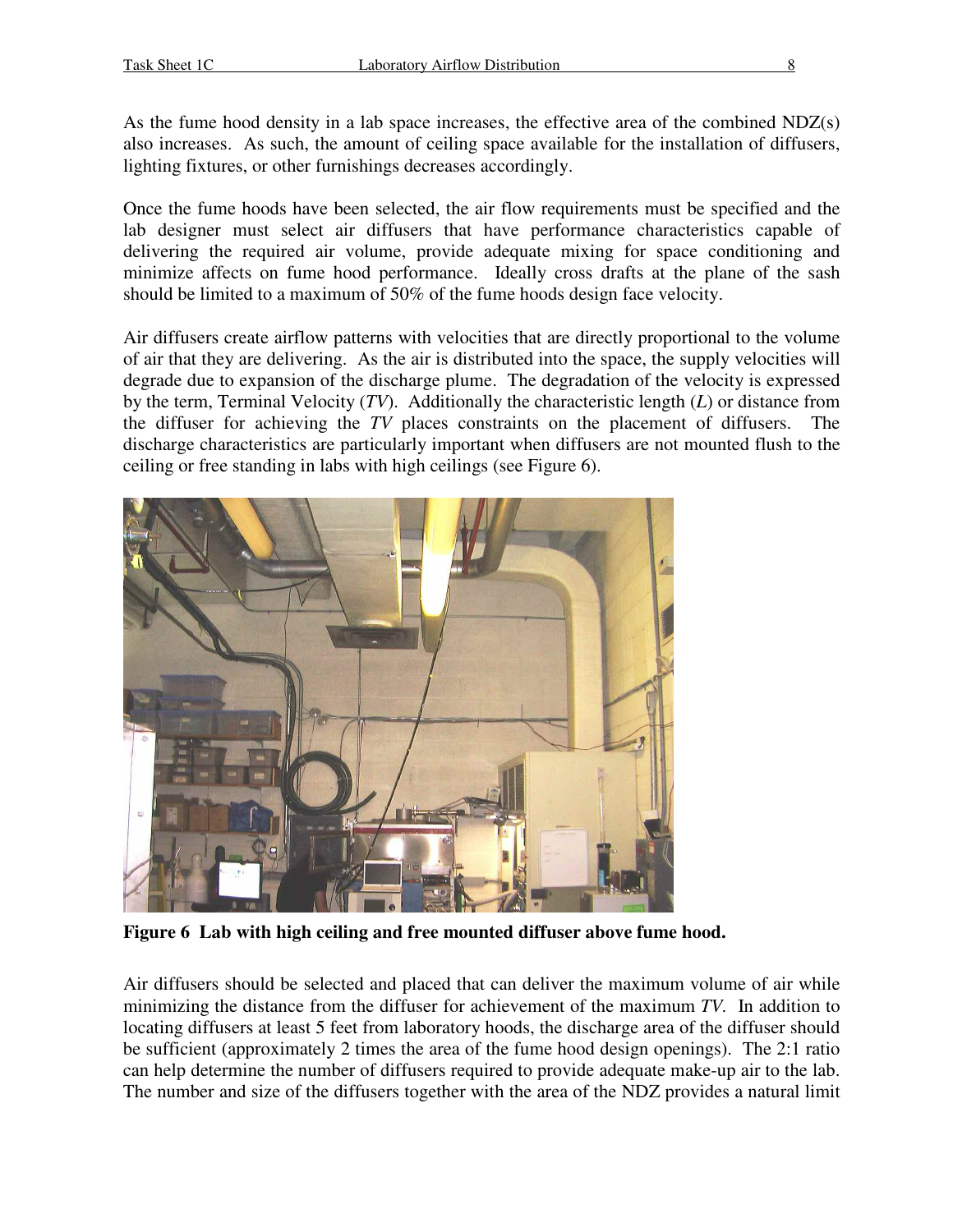to the allowable fume hood density. The relationships between the size of the fume hoods, hood opening size, average face velocity (exhaust flow), the area of the resultant NDZs, and the remaining area in the lab for locating diffusers determines the maximum number of fume hoods that can be installed in a lab. In general, the lab area should be at least 10 times the design opening area of the fume hoods and ideally approximately 20 times the sash opening area. Refer to Figure 7 for a diagram of a laboratory showing the space available for supply diffusers outside the NDZ and ceiling space required for lights and other services. Lights and other services can occupy 15% to 20% of the ceiling space.



**Figure 7 Diagram showing location of supply diffusers outside NDZ.**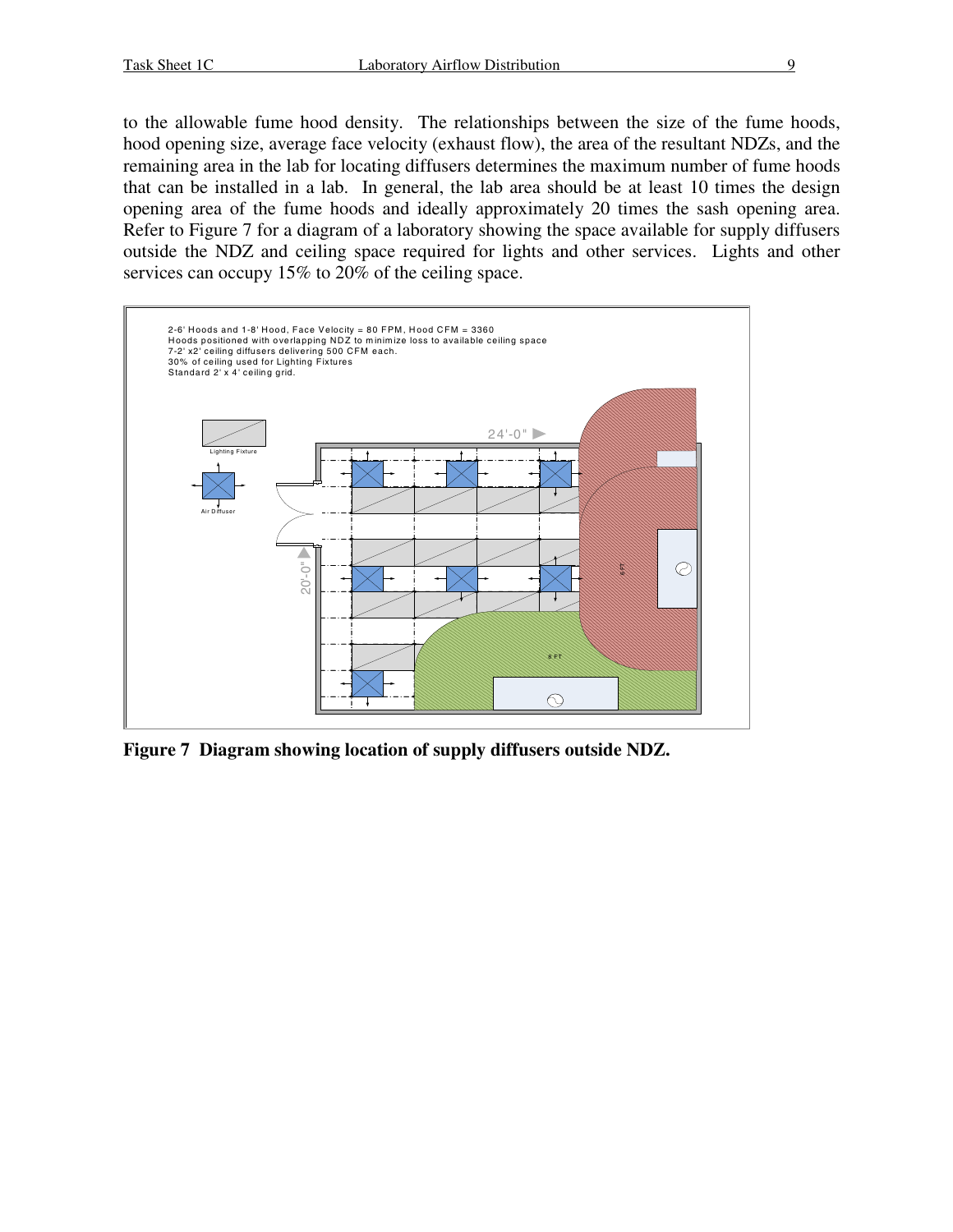### **Selected Diffuser Styles**



**Figure 8 Sample of different air supply diffusers.**

**Louvered Diffuser** – These diffusers are generally high velocity diffusers routinely used in office or commercial buildings where larger volumes of air and terminal velocities are a not a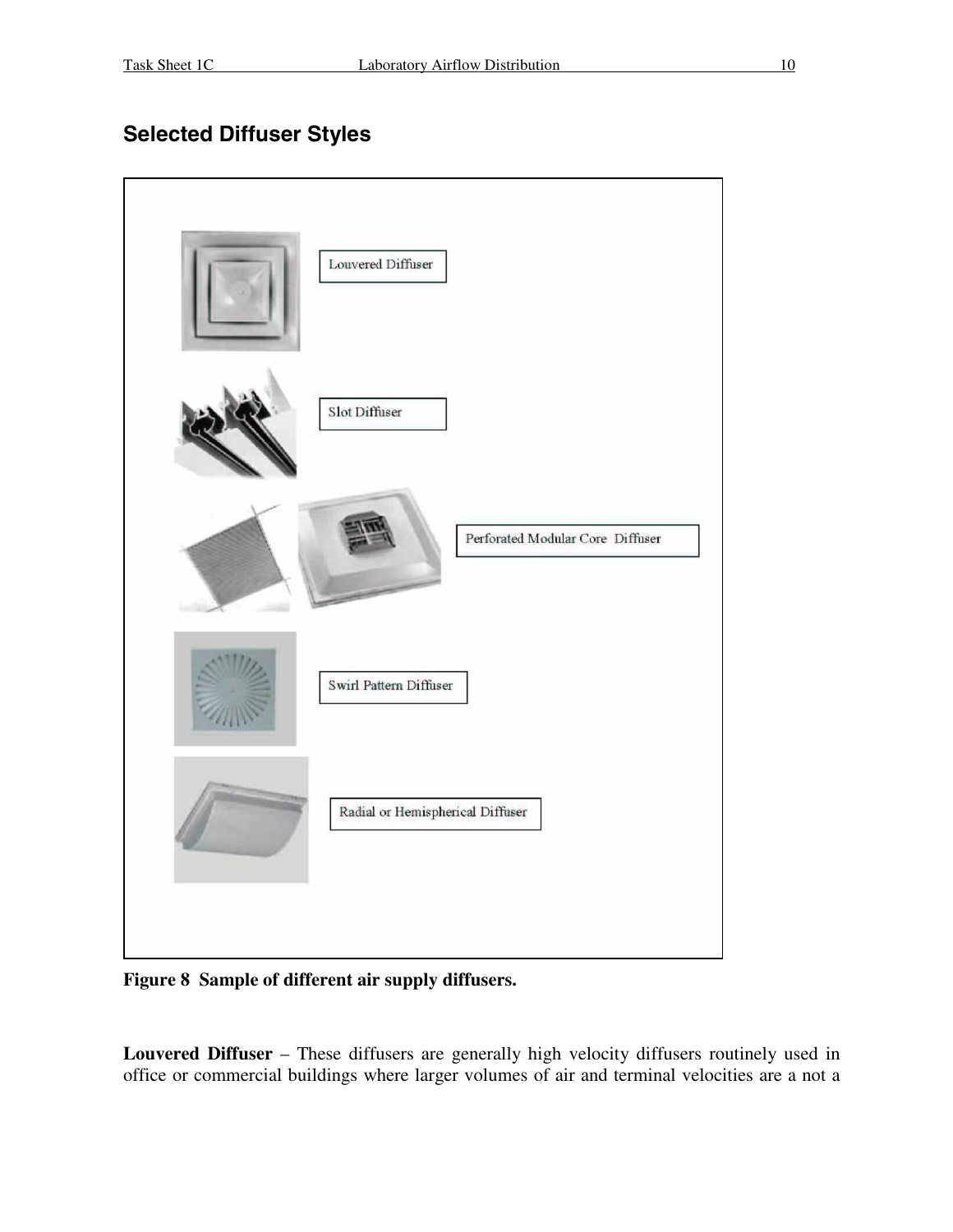primary concern. Horizontal throw from this type of diffuser will range from 16-28 ft. to achieve a terminal velocity of 50 FPM with air volumes ranging from 300-500 CFM.

**Slot Diffuser** - These diffusers are routinely used to provide an air curtain which will provide a thermal barrier adjacent to windowed exterior walls. Horizontal throw of this type of diffuser will range from 16-28 ft. to achieve a terminal velocity of 50 FPM with air volumes ranging from 300-500 CFM.

**Perforated Diffuser with Modular Core** – This type of diffuser is routinely used in laboratory and office spaces. The modular core can be specified to deliver air in 1, 2, 3, or 4 directions. Directional flow characteristics allow placement of diffusers near walls and corners of the space. Horizontal throw of this type of diffuser will range from 9-13 Ft. to achieve a terminal velocity of 50 FPM with air volumes ranging from 300-500 CFM.

**Swirl Pattern Diffuser –** This type of diffuser is relatively new and has earned a place in applications requiring reduced horizontal throws. Horizontal throw of this type of diffuser will range from 5-13 Ft. to achieve a terminal velocity of 50 FPM with air volumes ranging from 300-500 CFM.

**Radial Diffuser or Hemispherical Diffuser –** This style of diffuser was designed for critical space applications and laboratories where turbulence due to air jets must be minimized. Horizontal throw of this type of diffuser will range from 4-8 Ft. and vertical throws of 6-7 Ft. to achieve a terminal velocity of 50 FPM with air volumes ranging from 300-500 CFM.

Radial and Hemispherical diffusers are most appropriate for laboratories with fume hoods.

## **Supply Diffuser Performance Index**

The location, size, type, supply volume and discharge temperatures must be evaluated to ensure proper selection and location of supply diffusers. **Figure 9** below illustrates Terminal Velocity (*TV)* and Characteristic Length (*L*) for air diffusers. Diffuser manufacturers can provide **Air Diffusion Performance Index** (ADPI) ratings for their diffusers where the higher the rating the better the diffuser should perform to provide space conditioning. The ADPI for a diffuser involves the ability of the diffuser to mix the supply air with room air to provide a comfortable working condition within the space. From an energy perspective and to maximize utility of conditioned air, it is desirable to ensure proper mixing over the range of potential supply volumes. However, the ADPI does not indicate the effect on hood performance and the diffuser must not negatively impact performance of a laboratory hood over the range of supply volumes and discharge temperatures. Diffusers listed as critical environment or laminar flow type are considered most appropriate for use in laboratories.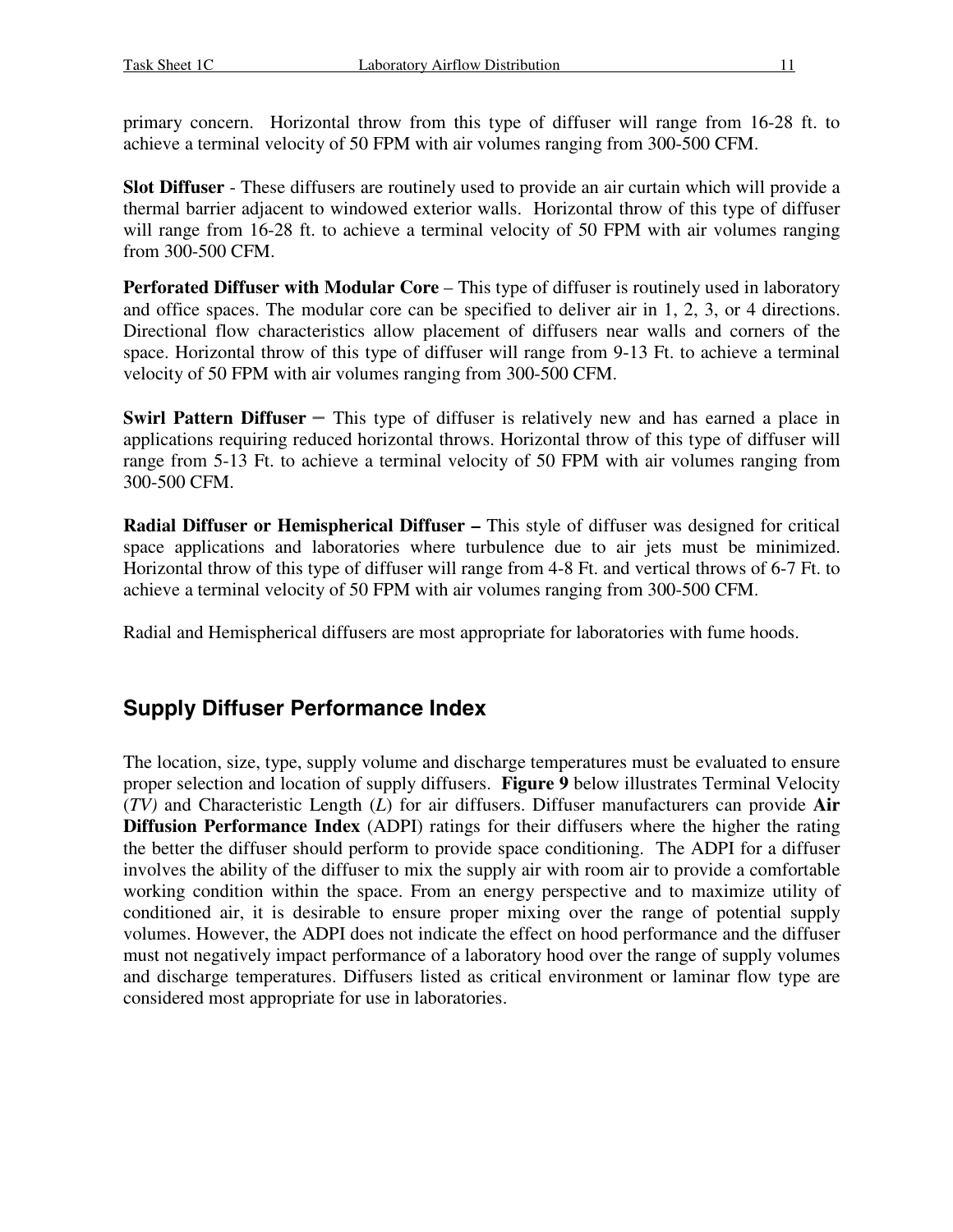

**Figure 9 Diagram showing supply diffuser and characteristic length from diffuser for a TV.**

Designers must consider limiting hood density due to the resultant increase in air diffuser density. As the density of diffusers increase airflow from the diffusers will collide with walls and with each other causing temperature gradients within the space. During cooling cycles, dumping of cold air may occur when air jets collide. This effect will render the space uncomfortable for occupants and is caused when the mid-plane distance between diffusers is to short or diffusers are located to close to walls or other obstructions.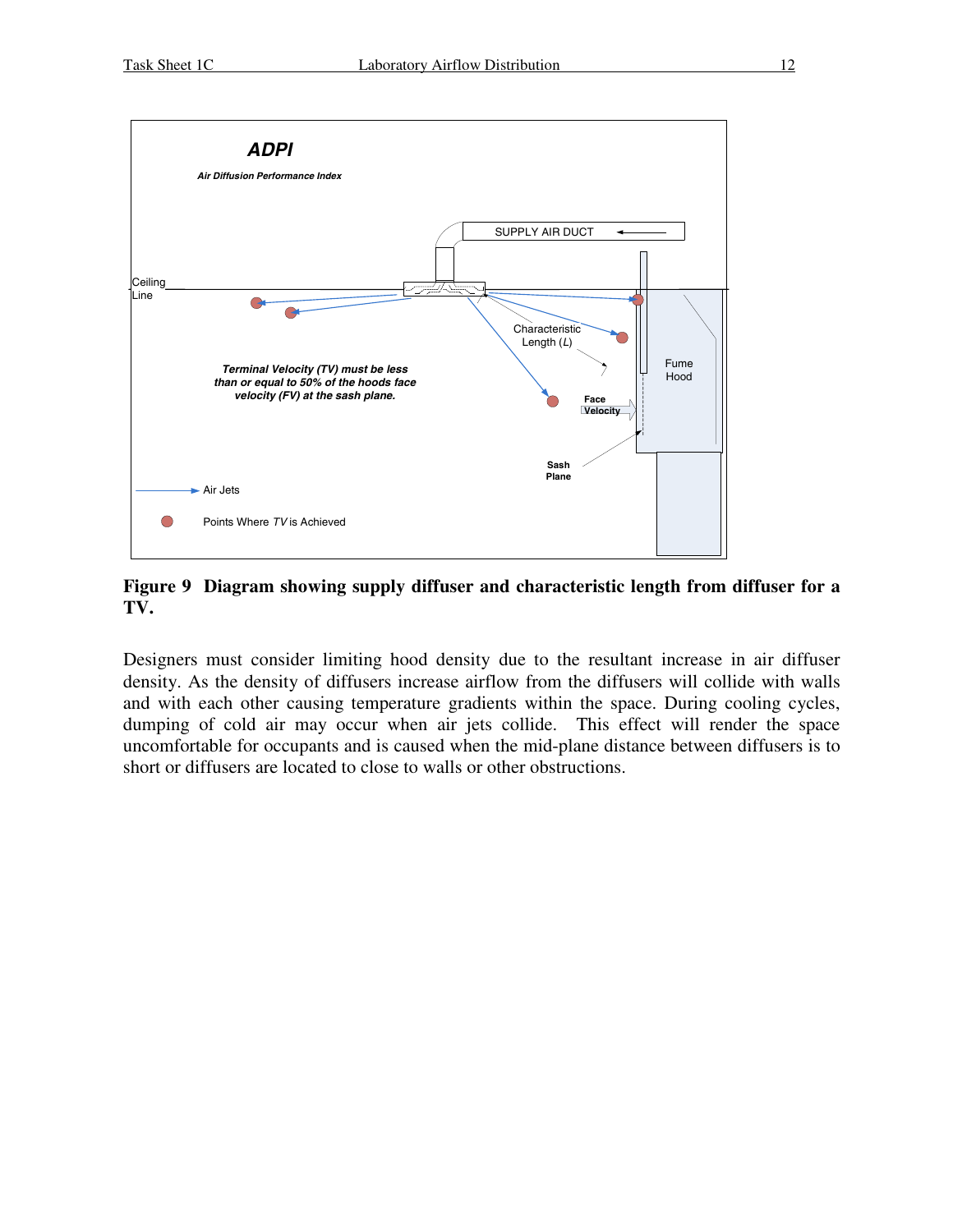

**Figure 10 Diagram of diffusers in close proximity showing interaction of airflow from two diffusers with colliding jets.**

#### **System Operating Modes**

The system operating mode will also impact the design of the air distribution system. Laboratories operating CAV hoods are uniquely different from laboratories operating VAV hoods. CAV hoods should operate continuously at full volume because there is no feedback to the control system for hood sash position, therefore air diffusers must operate at maximum volumes. VAV hoods modulate exhaust volumes based on sash position; therefore the air diffusers modulate supply air proportionately to the sash position. Diffusers for VAV laboratories must be capable of providing effective room air distribution over the range of operating flow volume set points and discharge temperatures.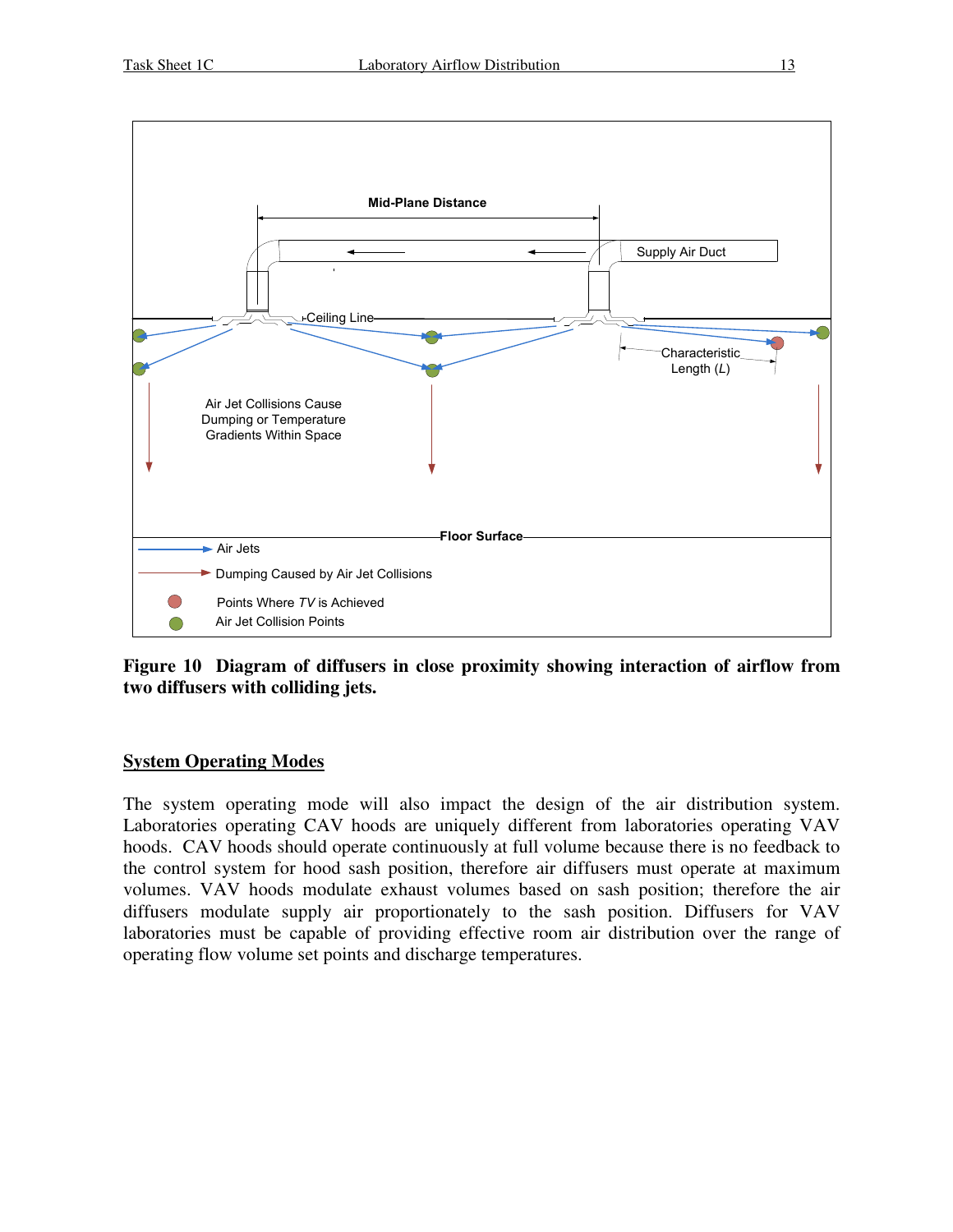| <b>CAV vs. VAV Supply Air Volume Requirement</b>                                                                                         |                                                     |                                                  |                                                                           |                                         |                                                            |                                                  |                                                             |
|------------------------------------------------------------------------------------------------------------------------------------------|-----------------------------------------------------|--------------------------------------------------|---------------------------------------------------------------------------|-----------------------------------------|------------------------------------------------------------|--------------------------------------------------|-------------------------------------------------------------|
| 800 Ft <sup>2</sup> Lab Space w/ 10' Ceiling Height<br>6' Hoods Operating at Maximum Sash Opening(28")<br><b>80 Ft/Min Face Velocity</b> |                                                     |                                                  |                                                                           |                                         |                                                            |                                                  |                                                             |
| $CAV^{(1)}$                                                                                                                              |                                                     |                                                  |                                                                           | $\mathrm{VAV}^{(2)}$ (250 CFM Min/Hood) |                                                            |                                                  |                                                             |
| # Hoods                                                                                                                                  | <b>Supply</b><br>Volume<br><b>Required</b><br>(CFM) | <b>Exhaust</b><br><b>ACH Rate</b><br>(Hood Only) | <b>Floor</b><br><b>Space to</b><br>Hood<br><b>Opening</b><br><b>Ratio</b> | # Hoods                                 | <b>Supply</b><br><b>Volume</b><br><b>Required</b><br>(CFM) | <b>Exhaust</b><br><b>ACH Rate</b><br>(Hood Only) | <b>Floor</b><br><b>Space to</b><br>Hood<br>Opening<br>Ratio |
|                                                                                                                                          | 964                                                 | 7                                                | 64:1                                                                      | 1                                       | $250 - 964$                                                | $2 - 7$                                          | 64:1                                                        |
| 2                                                                                                                                        | 1928                                                | 14                                               | 32:1                                                                      | $\mathbf{2}$                            | 500 - 1928                                                 | 4 - 14                                           | 32:1                                                        |
| 3                                                                                                                                        | 2892                                                | 22                                               | 21:1                                                                      | 3                                       | 750 - 2892                                                 | $6 - 22$                                         | 21:1                                                        |
| 4                                                                                                                                        | 3856                                                | 29                                               | 16:1                                                                      | 4                                       | $1000 - 3856$                                              | $8 - 29$                                         | 16:1                                                        |
| 5                                                                                                                                        | 4820                                                | 36                                               | 13:1                                                                      | 5                                       | <u> 1250 - 4820 </u>                                       | $10 - 36$                                        | 13:1                                                        |

#### **Table 1**

**<sup>1</sup>** CAV hoods with local on/off control for the hoods require the lab space to be equipped with a general exhaust grille capable of maintaining minimum air exchange rates for the laboratory, down to the space offset requirement during un-occupied times and the general exhaust grille's operation must be interfaced with hood(s) operation. CAV hoods that can be shut down locally lose the capability to maintain the capture of any contaminants within the hoods during the hood "off-

time" periods. **<sup>2</sup>** VAV hoods operate continuously and modulate down to the minimum exhaust airflow requirement.

As demonstrated above, as the density of fume hoods increase in a lab space the air supply requirement also increases. This constraint requires an increase in the density of supply air diffusers or increases the *TV* and *L* of selected air diffusers in order to meet the demand for higher supply air volume.

The natural limit for air supply diffuser density would be to incorporate the entire ceiling space as the air diffuser; this is impractical due to space required for lighting, general exhaust grilles, and other fixtures or furnishings that may consume a percentage of the ceiling area. Therefore; a metric needs to be adopted to limit hood density based of the summation of fume hood openings in relation to the square footage of the laboratory space. As a general guideline, the available lab area should be approximately 20 times the design summation of the opening area of the laboratory hoods. Highlighted rows in **Table 1** above indicate that hood density is too great and will require an excessive amount of supply air for the given space.

#### **Air Distribution Effectiveness**

The effectiveness of the air distribution system can be judged by several factors:

- · Utilizing the maximum percentage of air to condition the space versus short circuited with little or no utility.
- Causing minimal or no effect on the operation of exposure control devices.